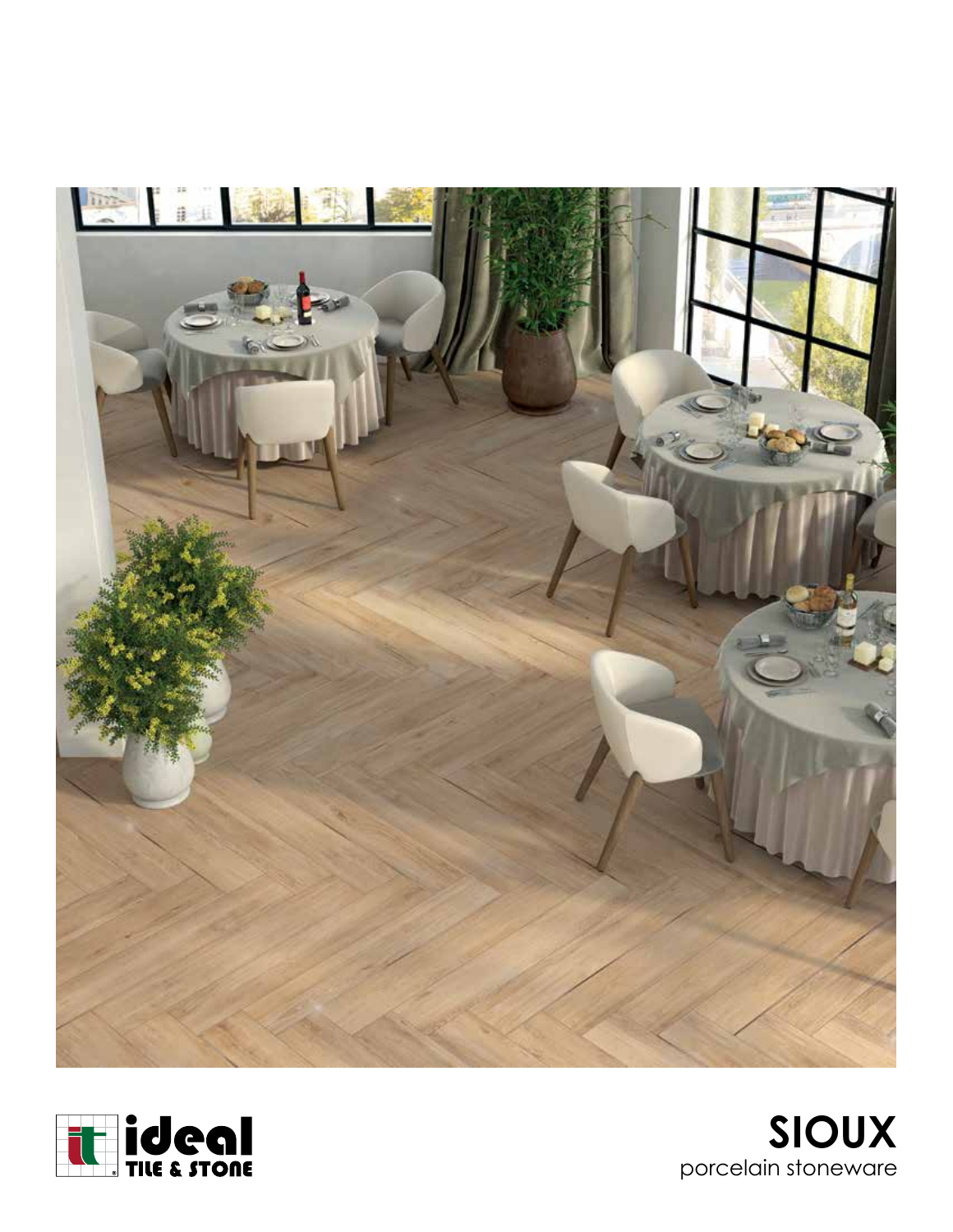



DOMSXBR848

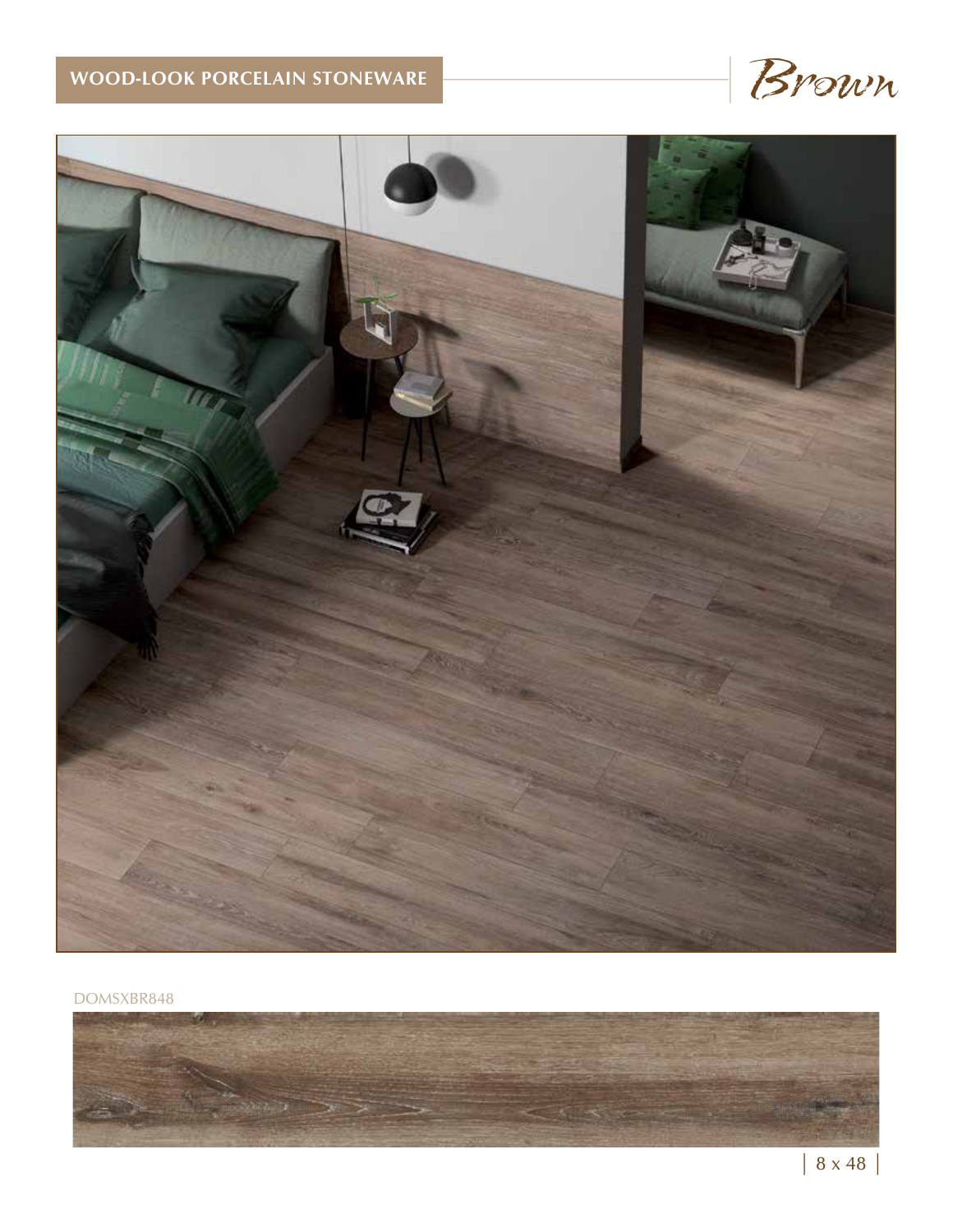



### DOMSXCI848

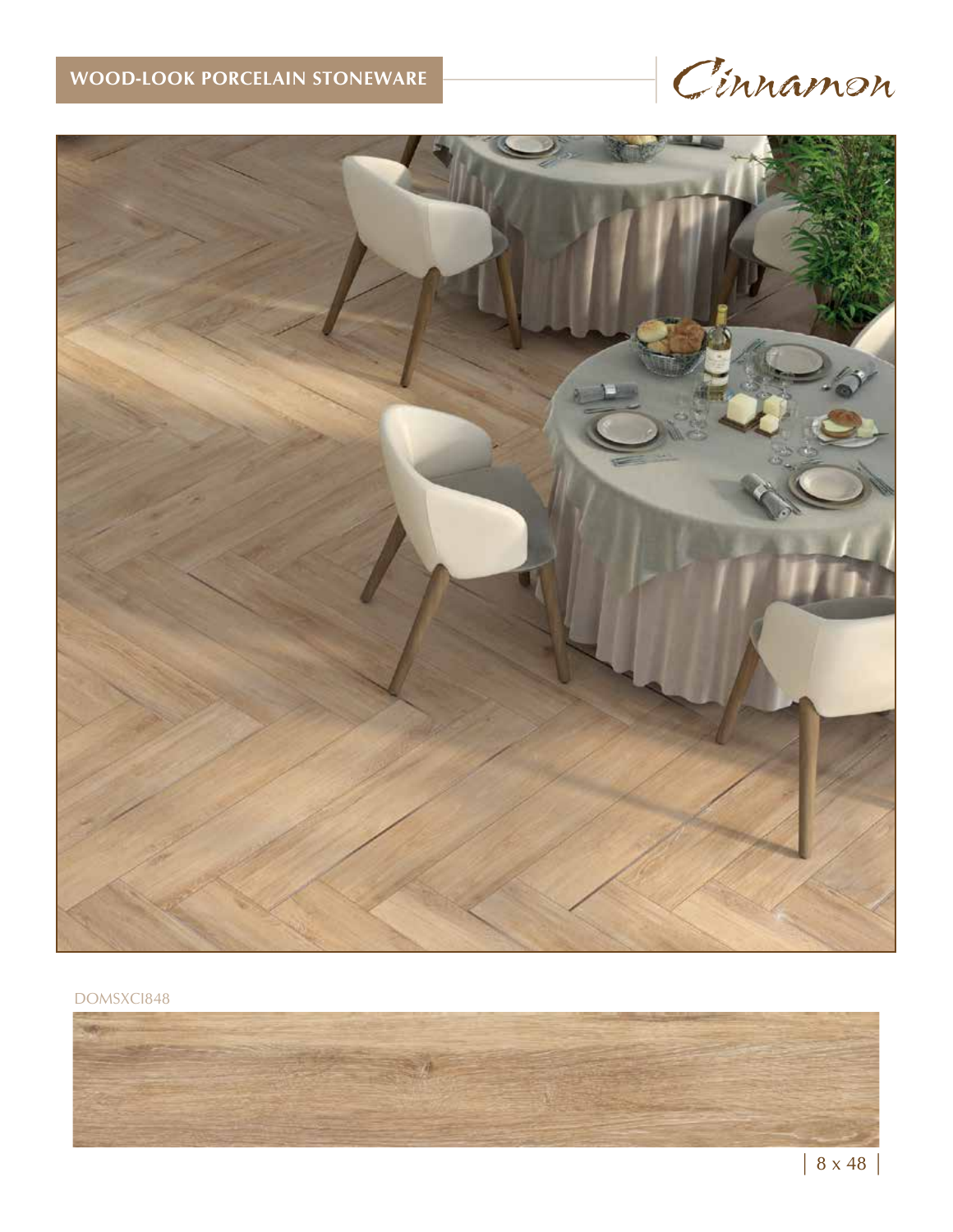



### DOMSXCL848

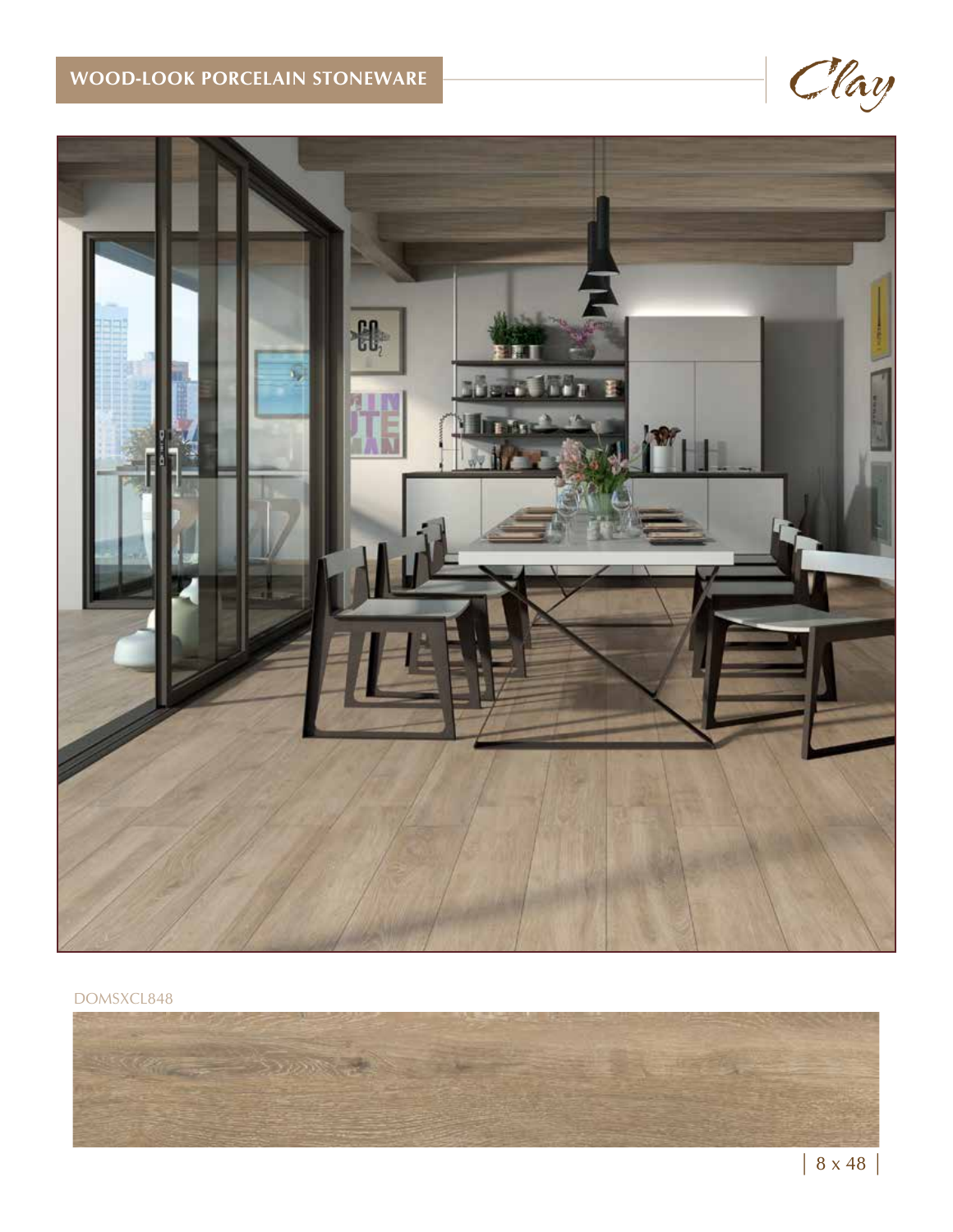



DOMSXGR848

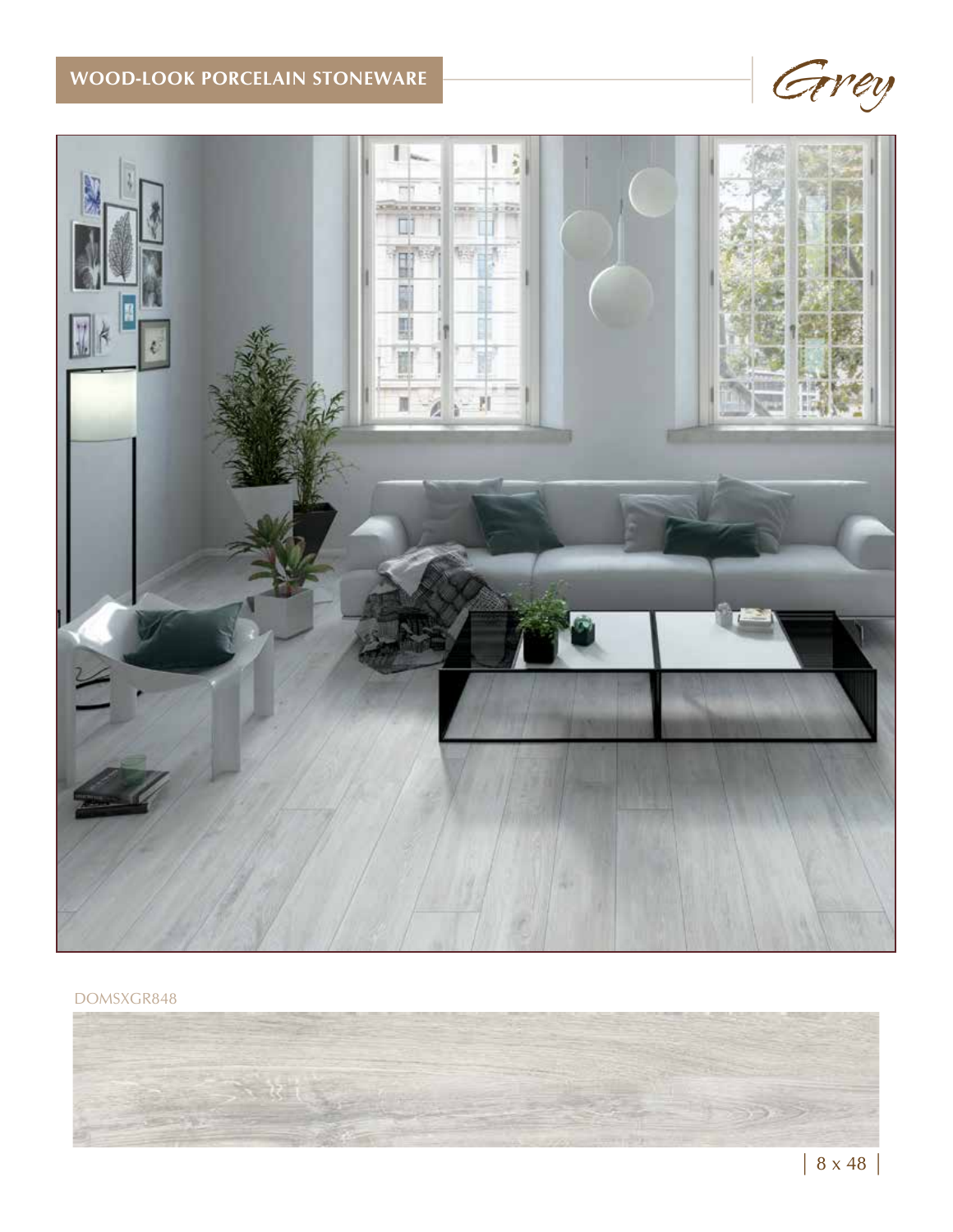

DOMSXOA848

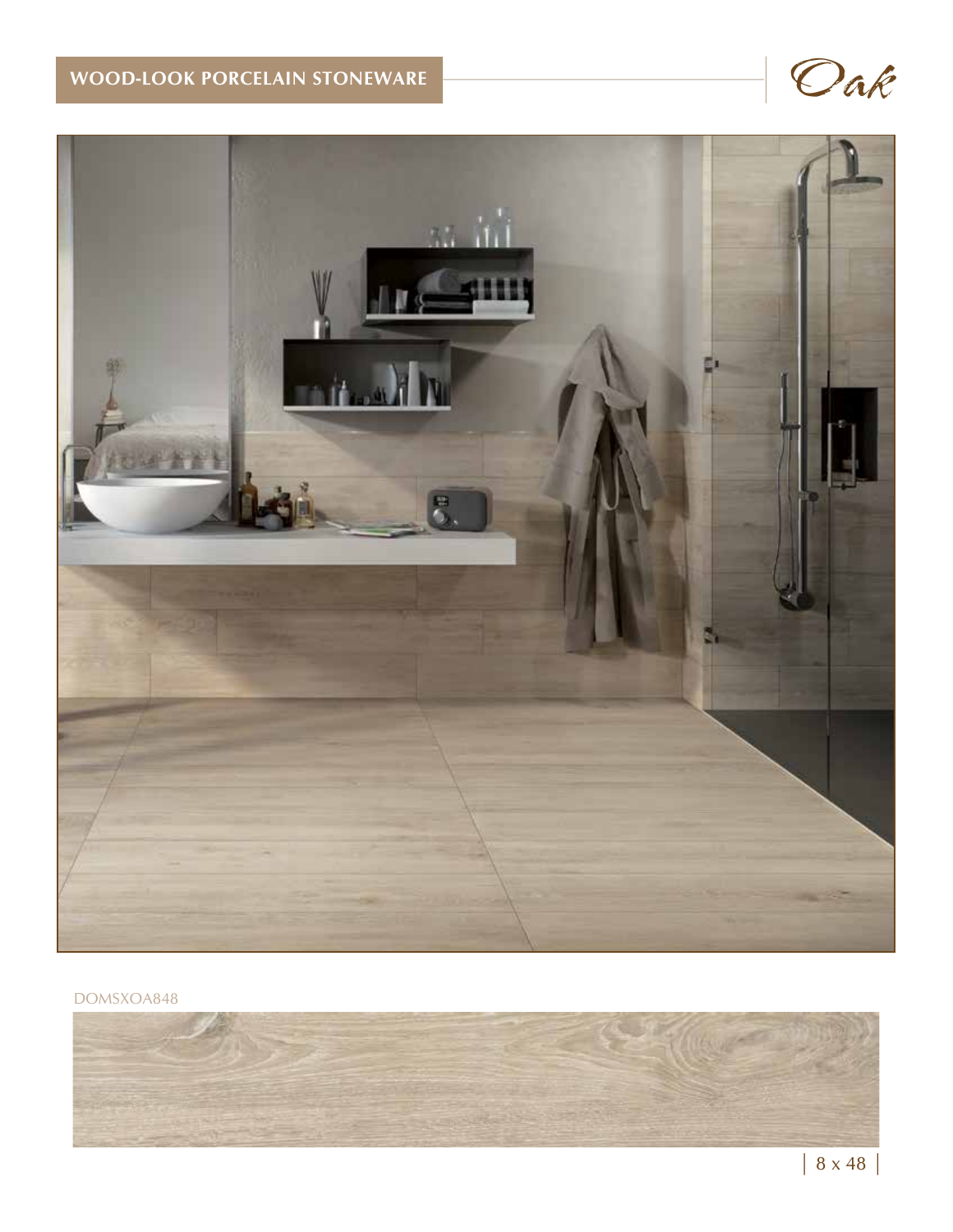

DOMSXWH848